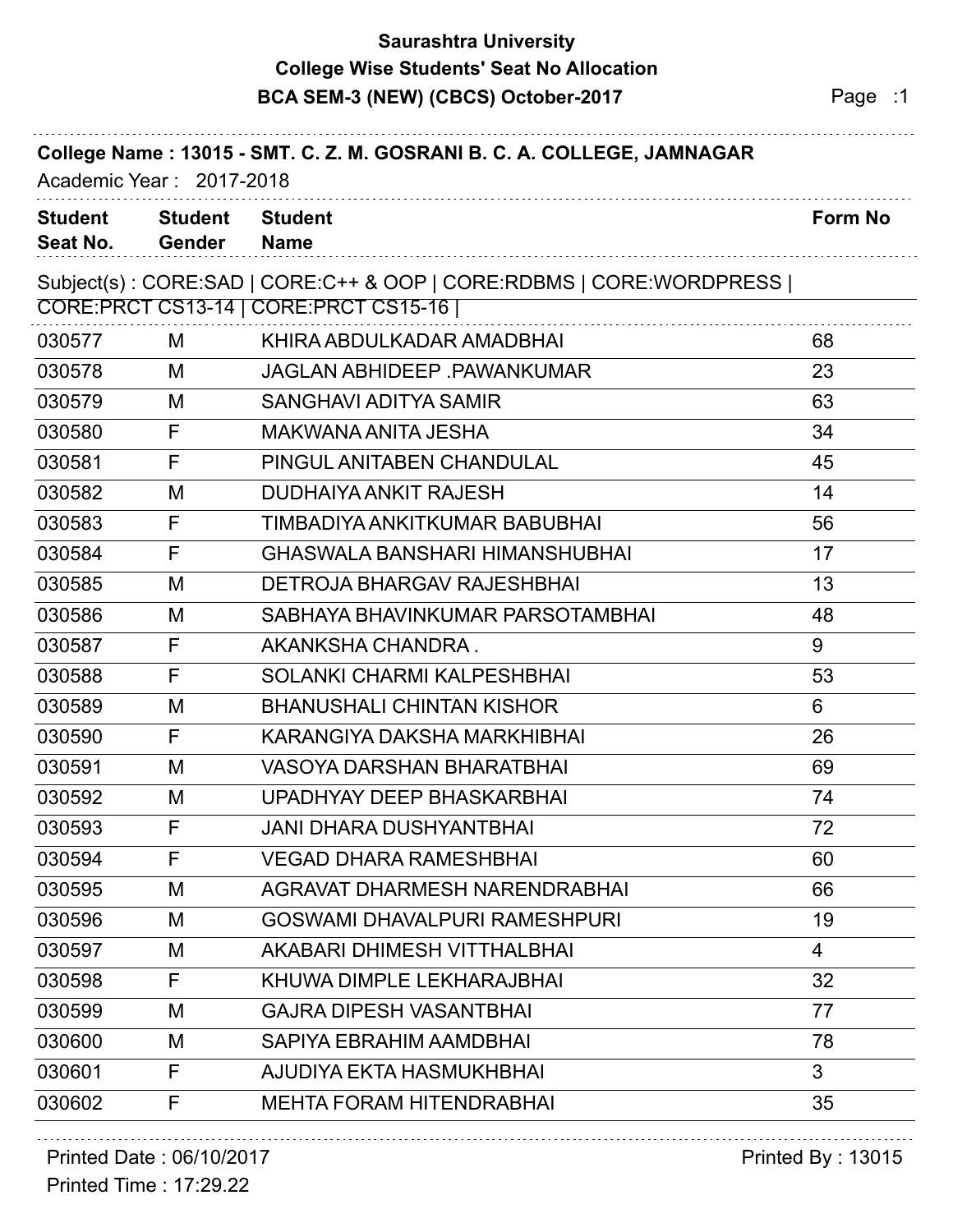### **Saurashtra University BCA SEM-3 (NEW) (CBCS) October-2017** Page :2 **College Wise Students' Seat No Allocation**

| College Name: 13015 - SMT. C. Z. M. GOSRANI B. C. A. COLLEGE, JAMNAGAR<br>Academic Year: 2017-2018 |                                 |                                     |                |  |  |
|----------------------------------------------------------------------------------------------------|---------------------------------|-------------------------------------|----------------|--|--|
| <b>Student</b><br>Seat No.                                                                         | <b>Student</b><br><b>Gender</b> | <b>Student</b><br><b>Name</b>       | Form No        |  |  |
| 030603                                                                                             | F                               | <b>NEGI GITA.</b>                   | 37             |  |  |
| 030604                                                                                             | М                               | KATARMAL HARDIK VINODBHAI           | 29             |  |  |
| 030605                                                                                             | M                               | ATRI HARSH RAMESHBHAI               | 80             |  |  |
| 030606                                                                                             | M                               | SANGANI HARSHIT PRAVEENBHAI         | 49             |  |  |
| 030607                                                                                             | M                               | JADEJA HARSHPALSINH MAHENDRASINH    | 62             |  |  |
| 030608                                                                                             | F                               | . JAGRITI SINGH BRIJESH KUMAR       | 52             |  |  |
| 030609                                                                                             | M                               | <b>GANDHA JAY NAROTAMBHAI</b>       | 79             |  |  |
| 030610                                                                                             | M                               | NANDA JAYDEEP HEMANTBHAI            | 39             |  |  |
| 030611                                                                                             | F                               | <b>DABHI JIGNABEN VALJIBHAI</b>     | 12             |  |  |
| 030612                                                                                             | M                               | CHANDRA KARAN JAYESHBHAI            | $\overline{7}$ |  |  |
| 030613                                                                                             | M                               | <b>PARMAR KARAN MAHESHBHAI</b>      | 44             |  |  |
| 030614                                                                                             | M                               | <b>VAGH KETAN LALITBHAI</b>         | 59             |  |  |
| 030615                                                                                             | F                               | SANGANI KINJAL SANGANI SANJAY       | 61             |  |  |
| 030616                                                                                             | F                               | <b>VEGDA KIRAN HANSRAJBHAI</b>      | 75             |  |  |
| 030617                                                                                             | M                               | <b>LAKHIYAR KISHAN NITINBHAI</b>    | 33             |  |  |
| 030618                                                                                             | F                               | <b>BHANDERI KISHORI MANSUKHBHAI</b> | 5              |  |  |
| 030619                                                                                             | F                               | ADREJA KRISHNA SANJAYBHAI           | 1              |  |  |
| 030620                                                                                             | F                               | <b>CHAUHAN KRUTI MAHENDRA</b>       | 10             |  |  |
| 030621                                                                                             | M                               | <b>JADEJA KULDIPSINH NARUBHA</b>    | 83             |  |  |
| 030622                                                                                             | M                               | <b>GOSRANI KUNAL HITESH</b>         | 18             |  |  |
| 030623                                                                                             | M                               | KASMANI M AKIM A RAJAK              | 28             |  |  |
| 030624                                                                                             | F                               | RABADIYA MANSI MANSUKH              | 46             |  |  |
| 030625                                                                                             | M                               | OZA MAYANKKUMAR DILIPKUMAR          | 42             |  |  |
| 030626                                                                                             | M                               | <b>HARVARA MEET PARESH BHAI</b>     | 21             |  |  |
| 030627                                                                                             | F                               | <b>TRIVEDI MEGHAVI SUDHIRBHAI</b>   | 57             |  |  |
| 030628                                                                                             | M                               | KATARMAL MEHUL RAMESHBHAI           | 30             |  |  |
| 030629                                                                                             | M                               | RATADA MILAN MULJIBHAI              | 47             |  |  |
| 030630                                                                                             | M                               | SURELIA MILAN PARSOTAMBHAI          | 55             |  |  |
|                                                                                                    |                                 |                                     |                |  |  |

#### Printed Date : 06/10/2017 **Printed By : 13015**

Printed Time : 17:29.22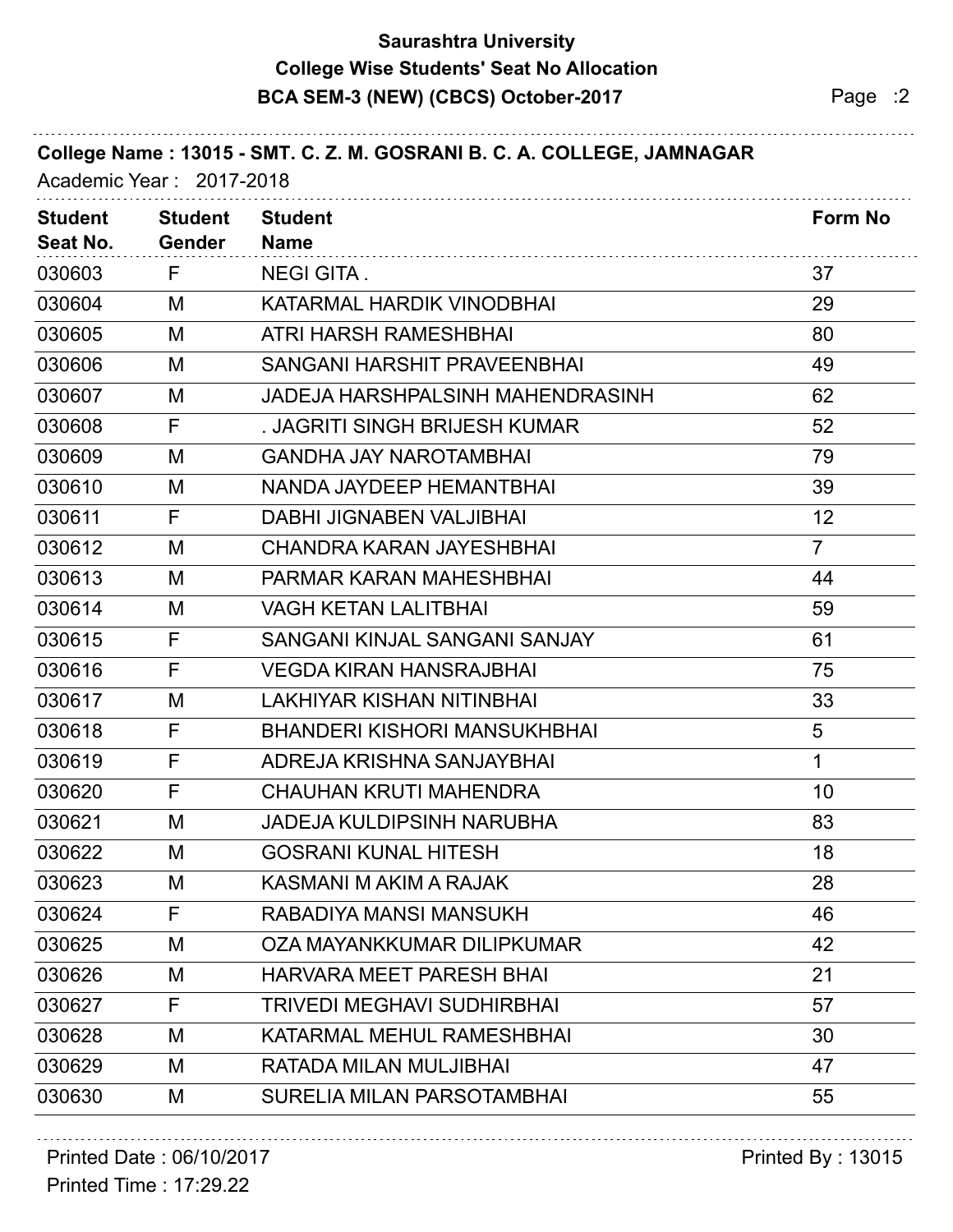### **Saurashtra University BCA SEM-3 (NEW) (CBCS) October-2017** Page :3 **College Wise Students' Seat No Allocation**

| College Name: 13015 - SMT. C. Z. M. GOSRANI B. C. A. COLLEGE, JAMNAGAR<br>Academic Year: 2017-2018 |                                 |                                      |                |  |
|----------------------------------------------------------------------------------------------------|---------------------------------|--------------------------------------|----------------|--|
| <b>Student</b><br>Seat No.                                                                         | <b>Student</b><br><b>Gender</b> | <b>Student</b><br><b>Name</b>        | <b>Form No</b> |  |
| 030631                                                                                             | M                               | ZINZUVADIA MUNINDRA CHETANKUMAR      | 64             |  |
| 030632                                                                                             | F                               | MUSANI MUSKAN FATEMA SADIK           | 82             |  |
| 030633                                                                                             | F                               | KHAN NAGMA.                          | 31             |  |
| 030634                                                                                             | F                               | <b>FALDU NIDHI PREMJIBHAI</b>        | 15             |  |
| 030635                                                                                             | M                               | <b>CHANDRA NIKHIL GIRISHBHAI</b>     | 8              |  |
| 030636                                                                                             | F                               | SHINGADIYA NIMITABEN JAYANTILAL      | 51             |  |
| 030637                                                                                             | M                               | NIMBARK PARTH RAJESH BHAI            | 41             |  |
| 030638                                                                                             | F                               | KAKAIYA PRACHI RAJESH                | 24             |  |
| 030639                                                                                             | F                               | AGHERA RADHIKA KISHOR                | $\overline{2}$ |  |
| 030640                                                                                             | F                               | MAKWANA RADHIKA JAYANTILAL           | 76             |  |
| 030641                                                                                             | M                               | <b>HARVARA RAJ DINEDHBHAI</b>        | 22             |  |
| 030642                                                                                             | M                               | <b>VADNAGRA RAJ JATINBHAI</b>        | 58             |  |
| 030643                                                                                             | M                               | <b>GADHVI RAMESH PARABAT</b>         | 16             |  |
| 030644                                                                                             | M                               | KANCHAVA RAVIRAJSINH JORUBHA         | 25             |  |
| 030645                                                                                             | F                               | KARAVADRA REKHA KESHUBHAI            | 27             |  |
| 030646                                                                                             | M                               | JADEJA ROHITSINH MAHIPATSINH         | 73             |  |
| 030647                                                                                             | F                               | <b>PAMBHAR RUCHITA KISHORBHAI</b>    | 43             |  |
| 030648                                                                                             | M                               | <b>NANDA SACHIN JAGDISHBHAI</b>      | 38             |  |
| 030649                                                                                             | M                               | <b>CHANDRA SAGAR SURESH CHANDRA</b>  | 81             |  |
| 030650                                                                                             | M                               | SHEKH SALIBBHAI ABDULBHAI            | 50             |  |
| 030651                                                                                             | M                               | RATHOD SANDIP KISHORBHAI             | 65             |  |
| 030652                                                                                             | M                               | <b>VIRANI SANDIPKUMAR PRAVINBHAI</b> | 70             |  |
| 030653                                                                                             | M                               | NAGARIYA SAVAN BIPINBHAI             | 36             |  |
| 030654                                                                                             | M                               | MAKWANA SHIVAM SANJAYBHAI            | 67             |  |
| 030655                                                                                             | F                               | SONKAR SUPRIYA SHIVKUMAR             | 54             |  |
| 030656                                                                                             | F                               | NAKHVA VAISHNAVI PIYUSH              | 71             |  |
| 030657                                                                                             | M                               | GUJARIYA VAJABHAI RANDHIRBHAI        | 20             |  |
| 030658                                                                                             | F                               | KUMARI VINITA JASVINDER SINGH        | 11             |  |
|                                                                                                    |                                 |                                      |                |  |

# Printed Date : 06/10/2017 **Printed By : 13015**

Printed Time : 17:29.22